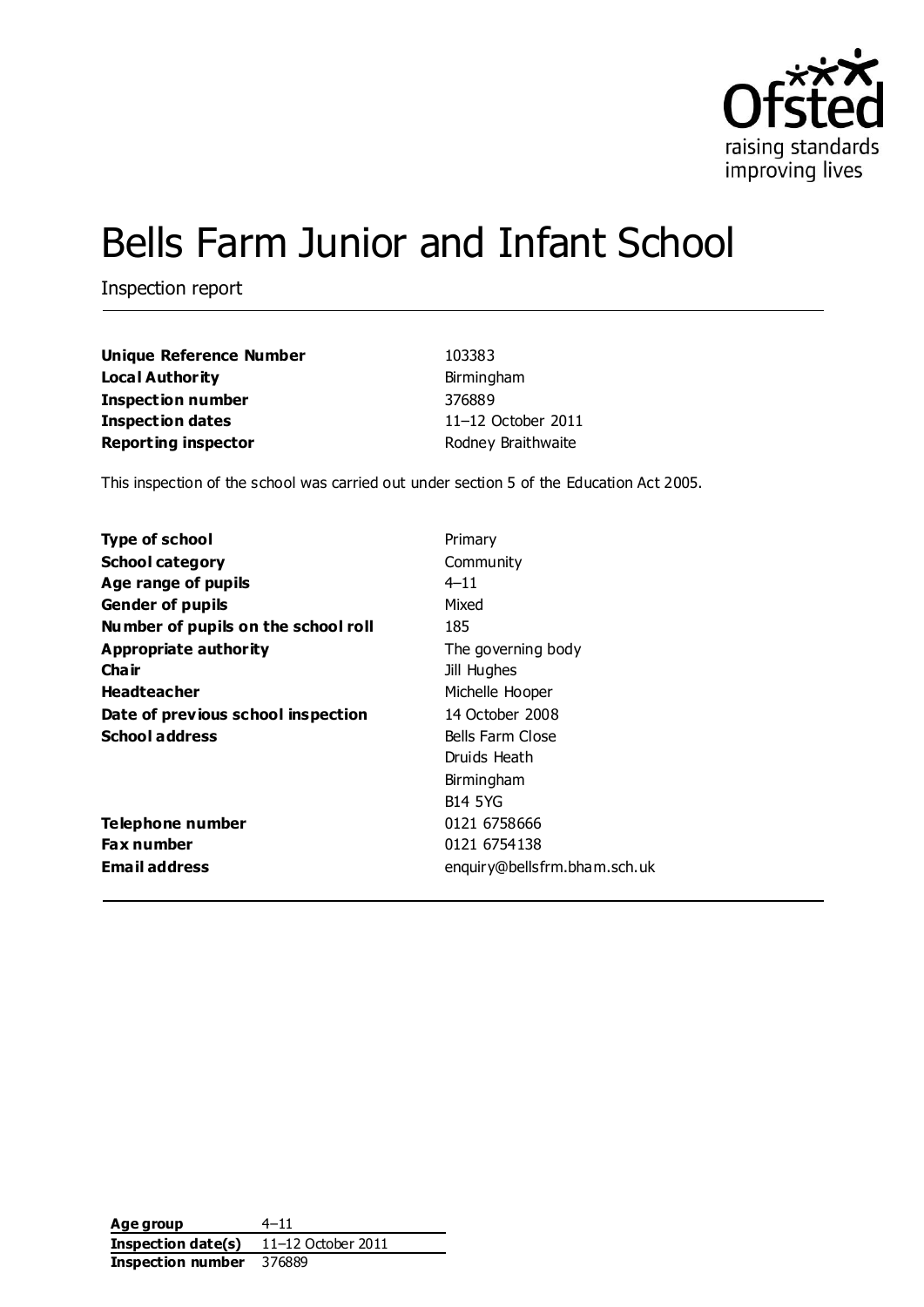The Office for Standards in Education, Children's Services and Skills (Ofsted) regulates and inspects to achieve excellence in the care of children and young people, and in education and skills for learners of all ages. It regulates and inspects childcare and children's social care, and inspects the Children and Family Court Advisory Support Service (Cafcass), schools, colleges, initial teacher training, work-based learning and skills training, adult and community learning, and education and training in prisons and other secure establishments. It assesses council children's services, and inspects services for looked after children, safeguarding and child protection.

Further copies of this report are obtainable from the school. Under the Education Act 2005, the school must provide a copy of this report free of charge to certain categories of people. A charge not exceeding the full cost of reproduction may be made for any other copies supplied.

If you would like a copy of this document in a different format, such as large print or Braille, please telephone 0300 123 4234, or email enquiries@ofsted.gov.uk.

You may copy all or parts of this document for non-commercial educational purposes, as long as you give details of the source and date of publication and do not alter the information in any way.

To receive regular email alerts about new publications, including survey reports and school inspection reports, please visit our website and go to 'Subscribe'.

Piccadilly Gate Store St **Manchester** M1 2WD

T: 0300 123 4234 Textphone: 0161 618 8524 E: enquiries@ofsted.gov.uk W: www.ofsted.gov.uk

Ofsted

© Crown copyright 2011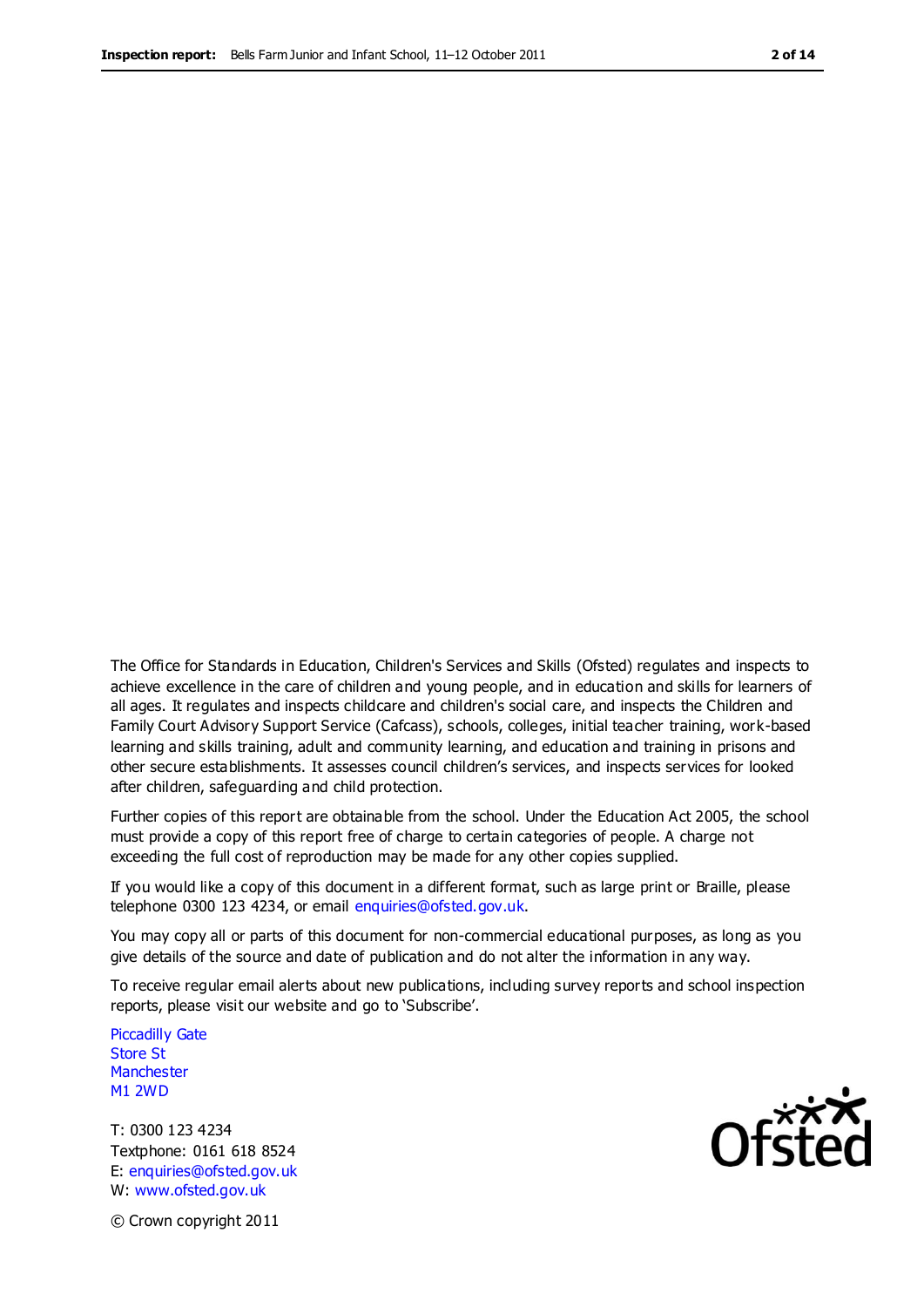# **Introduction**

This inspection was carried out by three additional inspectors. Inspectors saw 13 lessons or parts of lessons and observed seven teachers. Meetings were held with senior leaders and representatives of the governing body, with pupils and members of staff. Inspectors observed the school's work, and looked at a range of documentation, including monitoring, self-evaluation records, policy documents, the school development plan, teachers' planning, minutes of governing body meetings and samples of pupils' work. A range of documents and records were looked at in relation to the safeguarding of pupils, including case studies of potentially vulnerable pupils. Inspectors examined questionnaires returned by 20 parents and carers, 90 pupils and 23 members of staff.

The inspection team reviewed many aspects of the school's work. It looked in detail at a number of key areas.

- $\blacksquare$  The team explored the consistency of attainment and progress across the school, especially for pupils with special educational needs and/or disabilities, and looked to see whether recent improvement is being maintained.
- The team explored the skills of children on entry to the Early Years Foundation Stage, their progress through their first year, especially in communication and language, and the involvement of their parents and carers in their learning.
- It considered whether or not the school's curriculum motivates and challenges pupils and is contributing strongly to better outcomes in the school.

# **Information about the school**

Bells Farm Junior and Infants is a smaller than average sized primary school. A large majority of pupils come from a White British background. There are a small number of minority ethnic groups, the largest being of Somalian background. The proportion of pupils with special educational needs and/or disabilities is above average, the largest having moderate learning difficulties. The proportion of pupils known to be eligible for free school meals is well above average. The proportion of pupils joining and leaving the school at times other than is usual is above that seen nationally. There is a children's centre attached to the school. Since September 2010 this has been managed by the school governing body and it is directed on a daily basis by a deputy headteacher from the junior and infant's school, under the overall supervision of the headteacher. The centre has been subject to a simultaneous separate inspection. A breakfast club takes place daily in the centre and is administered by the school, and was included in the school inspection. An after-school club, managed privately, takes place in the centre daily, and is subject to a separate inspection. The school has achieved a number of awards, including Healthy Schools status and the Leading Aspect Award for Values Education.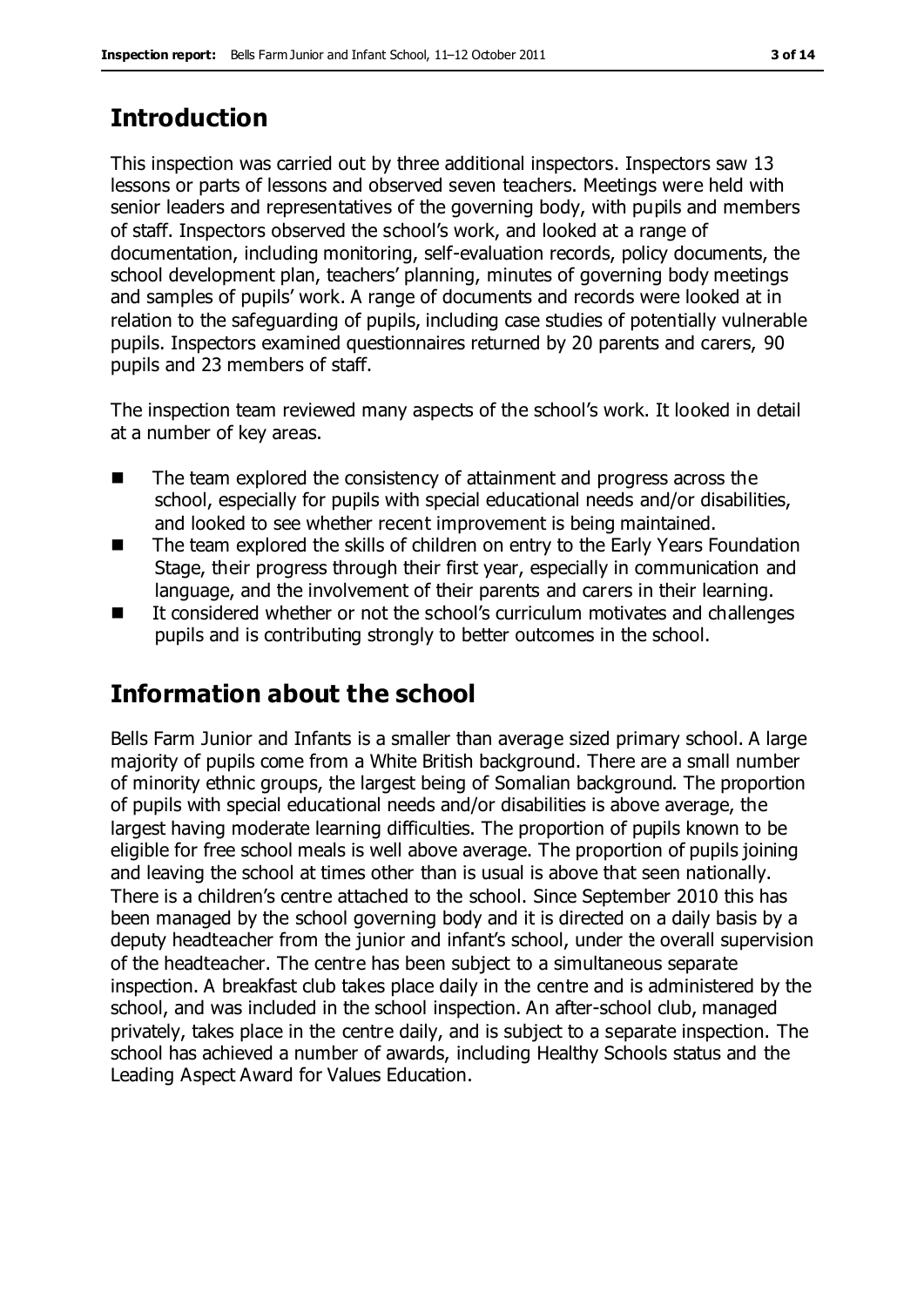# **Inspection judgements**

| Overall effectiveness: how good is the school?  |  |
|-------------------------------------------------|--|
| The school's capacity for sustained improvement |  |

### **Main findings**

Bells Farm Junior and Infants is an outstanding school. It has numerous strengths, the most important being the dynamic and inspirational leadership of the headteacher, who, as one teacher remarked, 'Always leads from the front and would never ask anyone to do anything she would not do herself'. She is very well supported by the deputy headteachers, all the staff and the governing body, who share her high ambition for giving pupils the very best start possible to their education. This relentless drive and passion for the development of pupils, 'they are at the heart of everything we do', has led to many improvements. Some have been exceptional, and consequently there has been considerable progress in the last three years across every aspect of the school's daily life. In particular, this includes the huge improvement to the curriculum provision in the school, which is stimulating and exciting, matched precisely to pupils' needs, and has helped considerably to strengthen their basic skills in English, mathematics and information and communication technology. Other major improvements include the much increased effectiveness of the Early Years Foundation Stage and many aspects of leadership including the outstanding promotion of equal opportunities. In addition, there is a high level of involvement of pupils in the school and local community, and greatly improved provision for gifted and talented pupils, those with special educational needs and/or disabilities, and the small number of pupils from minority ethnic groups. The school evaluates itself in considerable detail and with accuracy although is coy in its judgements of its success. These developments, and many others, strongly support the school's outstanding capacity for sustained improvement.

The school takes great care of its pupils, ensures that they are safe, has excellent safeguarding procedures, and makes outstanding provision for pupils whose circumstances may make them potentially vulnerable. This in turn helps pupils to behave in an exemplary fashion, another considerable improvement. The school's engagement with some parents and carers is excellent, but in spite of many initiatives, the school is still unable to reach out to others. In particular, the school has struggled for some time to involve more than a minority of parents and carers to partner it in supporting their children's learning. The governing body contributes very positively to school improvement and is exceptionally well led by the experienced Chair, but could do more to engage with the parental community. Children make excellent progress in the Reception class, in spite of many barriers to learning when they begin. Excellent progress continues throughout the school, so that by the time pupils leave they reach at least average levels in English, and exceed them in mathematics. There is evidence that many pupils reach above average levels in other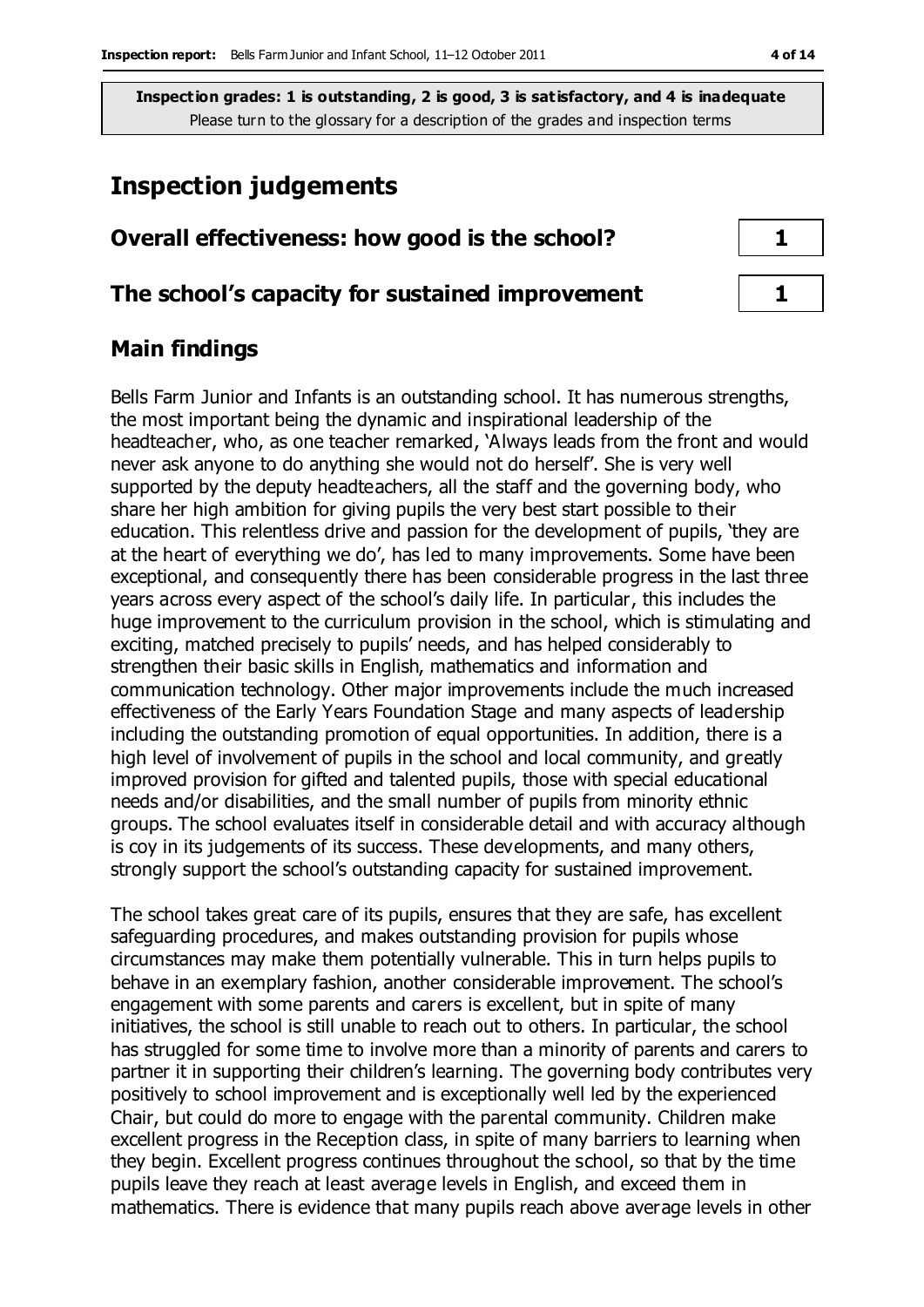subjects such as music and physical education. This is because of consistently high quality and exciting teaching, which is characterised by high expectations and the provision of many original and creative learning experiences for pupils. All groups of pupils achieve well, and have a particularly acute understanding of the importance of seizing all the opportunities the school provides, to help them in their future lives.

# **What does the school need to do to improve further?**

- Strengthen and widen the existing partnership with parents and carers, especially to increase their involvement in supporting their children's learning by:
	- building upon the present direct involvement of the governing body with parents and carers
	- helping a greater number of parents and carers to understand how they can use the schools' many strategies to support their children's learning
	- encouraging all pupils to try to involve their parents and carers as much
	- as possible in their daily learning and personal development.

# **Outcomes for individuals and groups of pupils 1**

From a low base, children make exceptional progress in the Reception class which continues throughout Years 1 and 2. Their attainment in reading, mathematics and writing at the end of Year 2 has been broadly average for the last two years. Pupils continue to achieve well in Years 3 to 6, and as a result of very well focused interventions, a significant number left the school in 2011 at the end of Year 6 with above average attainment in mathematics, and average attainment in English. All groups of pupils make similarly excellent progress including the above average number of pupils with special educational needs and/or disabilities, and the high number of pupils who are known to be eligible for free school meals.

Pupils respond with great vigour to often outstanding teaching, and show enthusiasm and determination in approaching their challenging activities. Their enjoyment of learning was observed in many lessons, including pupils in Year 6 learning the elements of good story writing by using *Charlie and the Chocolate Factory* as their exemplar. Pupils in Year 3 were absorbed in dismantling small teddy bears and then mummifying them in similar fashion to the Ancient Egyptians, in order to write a logical instruction sequence.

Pupils are adamant that they are exceptionally safe in school, and their parents and carers support this view. Pupils' behaviour is excellent which has not always been the case. They understand perfectly what the school expects of them and have been highly impressed by the 'Passports to Success' strategy linking school to home, based on reward rather than punishment. They say that this encourages everyone to behave even better. Pupils enjoy many opportunities for sport and physical education, as reflected in the school gaining National Healthy Schools status and the Activemark award. Pupils grow their own vegetables, and many were observed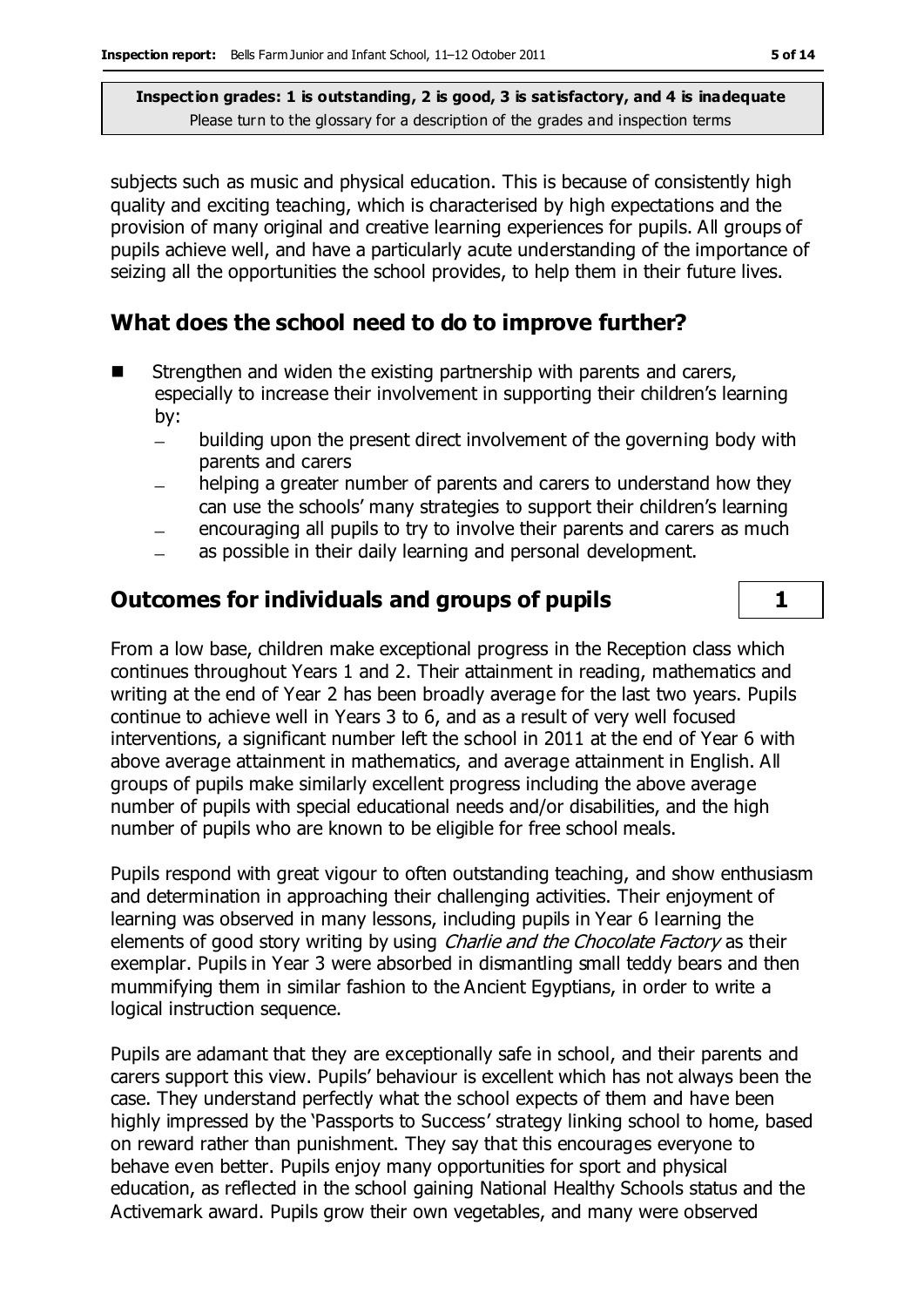making healthy choices of food at lunchtime. The school is at the heart of the local community and pupils' contribution, through working with members of the community and fund raising for charities like the Birmingham City Mission and Winston's Wish, is excellent. Pupils take on a wide range of responsibilities, and have a significant input into their learning and behaviour through peer mediators and pupil voice. Their attendance is consistently above average, because of their great enjoyment of school. The conspicuous encouragement to use their initiative, cooperate with each other, work independently and develop basic skills indicate a good preparation for their future lives. Pupils' spiritual, moral, social and cultural development is outstanding, being based strongly upon Values Education and a powerful curriculum which includes workshops on citizenship, philosophy and friendship.

| Pupils' achievement and the extent to which they enjoy their learning                                                     | $\overline{\mathbf{2}}$ |
|---------------------------------------------------------------------------------------------------------------------------|-------------------------|
| Taking into account:                                                                                                      |                         |
| Pupils' attainment <sup>1</sup>                                                                                           | 3                       |
| The quality of pupils' learning and their progress                                                                        | 1                       |
| The quality of learning for pupils with special educational needs and/or disabilities<br>and their progress               | 1                       |
| The extent to which pupils feel safe                                                                                      | 1                       |
| Pupils' behaviour                                                                                                         | 1                       |
| The extent to which pupils adopt healthy lifestyles                                                                       | 1                       |
| The extent to which pupils contribute to the school and wider community                                                   | 1                       |
| The extent to which pupils develop workplace and other skills that will<br>contribute to their future economic well-being | $\overline{\mathbf{2}}$ |
| Taking into account:                                                                                                      |                         |
| Pupils' attendance <sup>1</sup>                                                                                           | $\mathfrak{p}$          |
| The extent of pupils' spiritual, moral, social and cultural development                                                   | 1                       |

### **How effective is the provision?**

The quality of teaching is outstanding because teachers are prepared to 'think outside the box' about pupils' learning. School leaders give teachers every encouragement to link all learning in a stimulating, cross-curricular approach, combining visual and practical activities with very solid links to developing basic skills. During the inspection, all lessons observed were at least good and several were outstanding. Planning is excellent and matches the needs of all pupils, because teachers understand and use assessment data most effectively. Great efforts are made to find a high level of challenge across a range of interests. Pupils talk with enthusiasm about how teachers, teaching assistants and specialist music and sports

 $\overline{a}$ <sup>1</sup> The grades for attainment and attendance are: 1 is high; 2 is above average; 3 is broadly average; and 4 is low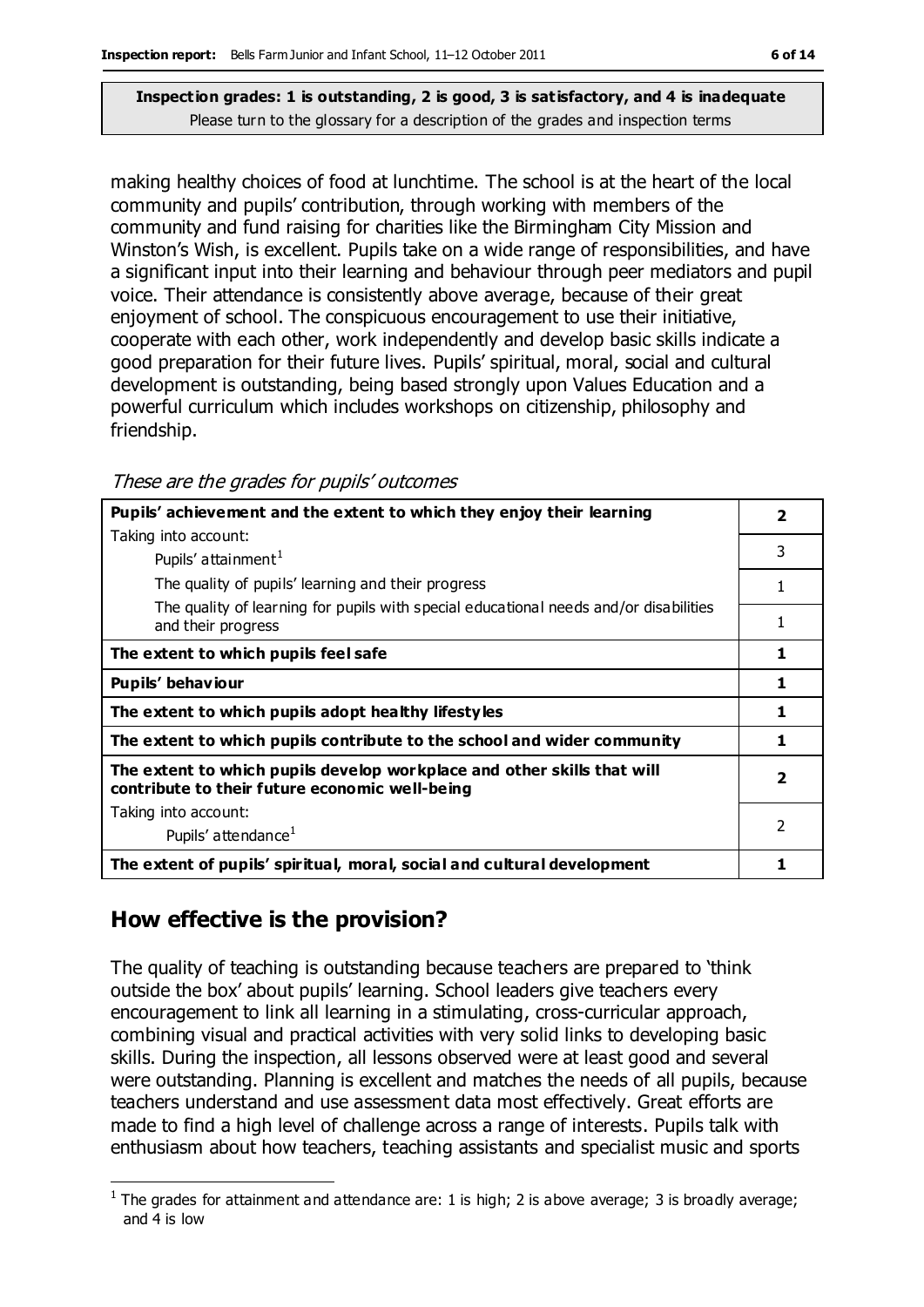coaches help them to develop their skills. Teachers' questioning is thoughtful and encourages the progressive development of pupils' speaking skills. Teachers also have good and often outstanding subject knowledge, and their marking of work is both encouraging and helpful in guiding pupils' improvement.

The high quality and innovative curriculum leads to very positive outcomes throughout the school. This is reflected in the many colourful and informative displays of pupils' work. The curriculum is personalised for the needs of different groups of pupils and small groups can be seen in every nook and cranny throughout the school enjoying a wide range of excellent learning activities. There are many clubs and extra-curricular activities and numerous trips. The coherence and relevance of the curriculum to these pupils is a major factor in the outstanding outcomes in spiritual, moral, social and cultural development.

An ethos of care and consideration for all pupils permeates the whole school and leads to excellent relationships. Pupils, especially those with special educational needs and/or disabilities and those in potentially vulnerable circumstances, benefit from excellent provision. Notably, a few parents and carers remark that their children, who have had difficulties previously in other schools, are able to settle very quickly into this school. There are further strengths in the contributions of welltrained and sensitive teaching assistants and the family support worker. Transition arrangements are very effective, and there are many excellent links with outside agencies. The popular breakfast club in the children's centre is well managed and gives a caring and enjoyable start to the day for many pupils.

**The quality of teaching** Taking into account: The use of assessment to support learning **1** 1 **The extent to which the curriculum meets pupils' needs, including, where reference to which the curriculum meets pupils needs, including, where**  $\begin{bmatrix} 1 \\ 1 \end{bmatrix}$ The effectiveness of care, guidance and support **1** 1

#### These are the grades for the quality of provision

### **How effective are leadership and management?**

The school is exceptionally well led by the headteacher, very ably supported by the deputy headteachers, who have complementary skills. There are clearly defined roles for senior and middle managers and strong lines of communication throughout the school. Teamwork is strong and staff morale high. The management of teaching and learning is especially well planned. It is led decisively by the headteacher, who strongly encourages 'risk taking' in teaching so that pupils' learning is stimulated and enjoyable. Significant contributions are made by the deputy heateacher and learning mentor who ensure that equality of opportunity is exceptionally well promoted, and that there is no discrimination between the several ethnic groups in the school. The promotion of community cohesion is good especially within the local community.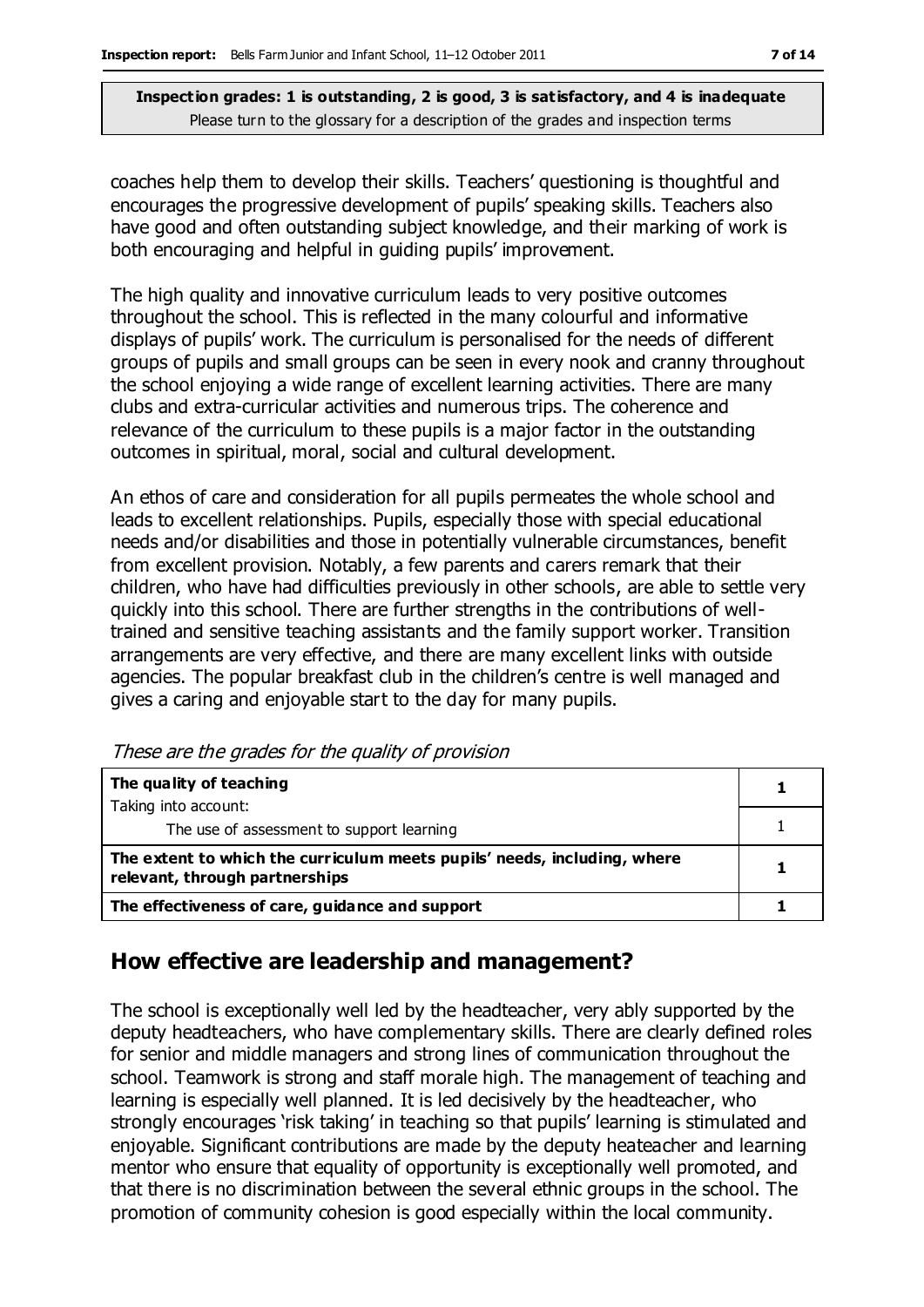There are good links with other countries through the international partnership, and the school actively celebrates the home languages and cultures of all ethnic groups in the school. The school has established many strong partnerships over time, especially with other local schools. Particularly important is the blossoming partnership with the attached children's centre. Liaison is very close, and this is greatly enhancing the preparation of children for entry into the school.

The engagement of some parents and carers with the school is open and effective. This is shown by the school gaining the Leading Parent Partnership award. The school, though, is rightly worried that some excellent initiatives, such as the recently introduced 'Passports to Success' for every pupil, are not supported in all homes. The governing body is proactive, supportive and challenging. Its members are rigorous in ensuring that safeguarding and child protection policies and procedures are firmly embedded in all the school's work. They are also highly evaluative of their own performance and readily identify where they could improve their contribution to the school, for example in improving their documentation and seeking more innovation.

| The effectiveness of leadership and management in embedding ambition and<br>driving improvement                                                                     |                         |
|---------------------------------------------------------------------------------------------------------------------------------------------------------------------|-------------------------|
| Taking into account:                                                                                                                                                |                         |
| The leadership and management of teaching and learning                                                                                                              | 1                       |
| The effectiveness of the governing body in challenging and supporting the<br>school so that weaknesses are tackled decisively and statutory responsibilities<br>met | $\overline{\mathbf{2}}$ |
| The effectiveness of the school's engagement with parents and carers                                                                                                | $\overline{\mathbf{2}}$ |
| The effectiveness of partnerships in promoting learning and well-being                                                                                              | 1                       |
| The effectiveness with which the school promotes equality of opportunity and<br>tackles discrimination                                                              | 1                       |
| The effectiveness of safeguarding procedures                                                                                                                        | 1                       |
| The effectiveness with which the school promotes community cohesion                                                                                                 | $\overline{\mathbf{2}}$ |
| The effectiveness with which the school deploys resources to achieve value for<br>money                                                                             | 1                       |

These are the grades for leadership and management

# **Early Years Foundation Stage**

Children enter the Early Years Foundation Stage with skills well below those expected for their age, especially in communication and language. Children settle quickly because of the high quality care and support. They soon develop curiosity, an appetite for learning and an understanding of how to behave well and be part of the community. They make excellent progress, especially in their speaking and reading skills and in their personal and social development. Many reach the skills expected for their age by the time they enter Year 1. Children become familiar with school routines, learn how to work together, share and develop independence skills. This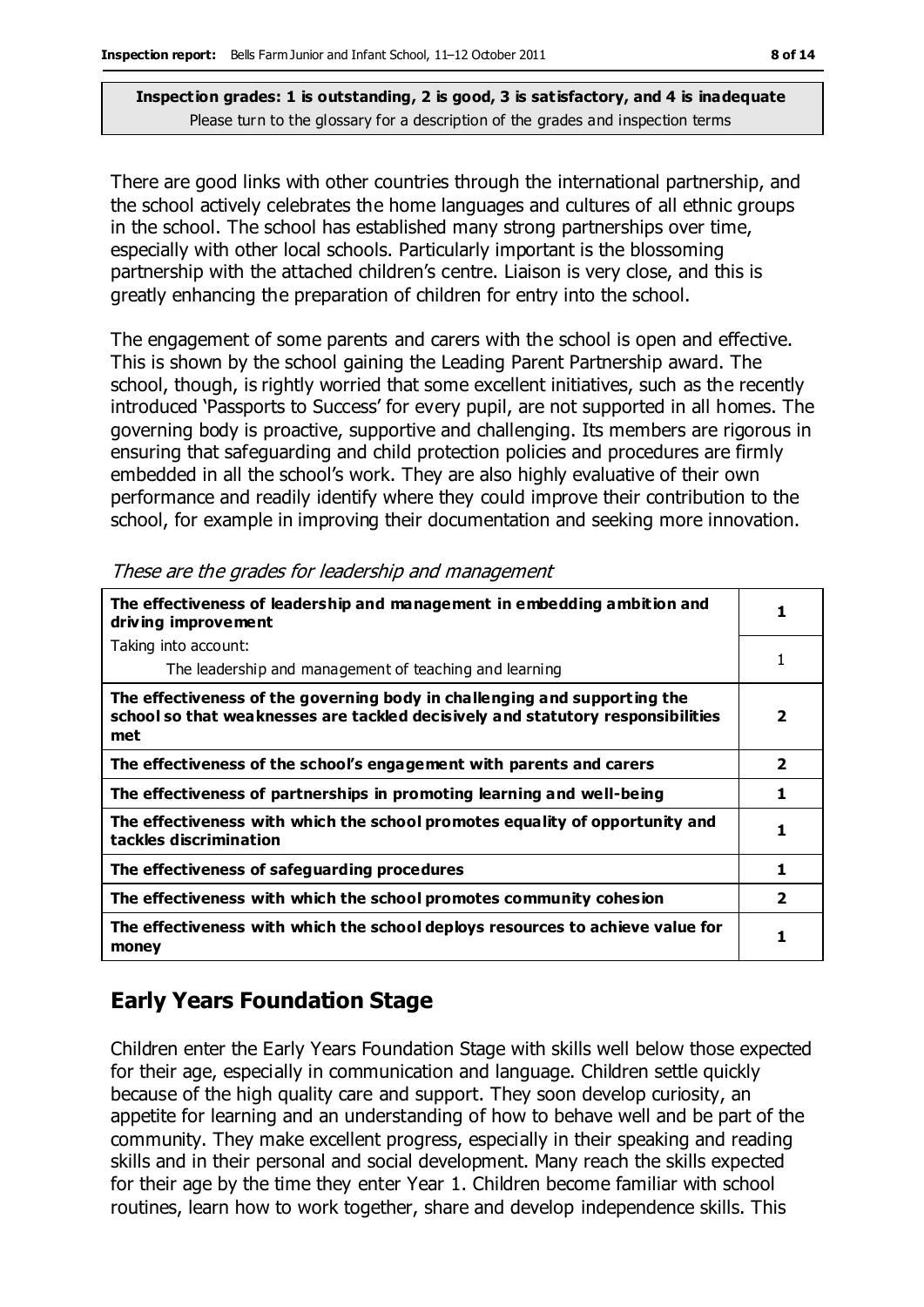was evident when they visited their new Forest School, which caused much amazement when they searched and found minibeasts. They were very conscious of the needs of the creatures and said, 'We have to keep them safe'. They also experienced great excitement in being involved, some for the first time, in 'discovering'. Provision for learning is outstanding and is based on detailed knowledge and assessment of the needs of every child. The outdoor area has been improved since the last inspection and provides a pleasant learning environment.

The high quality teaching and contributions by all adults are reinforced by excellent leadership and management under the ever-vigilant eye of the headteacher. This ensures that the needs of all children, including those with special educational needs and/or disabilities, are continually monitored and evaluated. Children's welfare has the highest priority, and all necessary safeguarding and child protection procedures are firmly in place. Staff have excellent relationships with parents and carers, as revealed by the parent who said, 'We are more than happy with the first six weeks, and cannot fault the support given to the children and the parents'.

These are the grades for the Early Years Foundation Stage

| <b>Overall effectiveness of the Early Years Foundation Stage</b>             |  |
|------------------------------------------------------------------------------|--|
| Taking into account:                                                         |  |
| Outcomes for children in the Early Years Foundation Stage                    |  |
| The quality of provision in the Early Years Foundation Stage                 |  |
| The effectiveness of leadership and management of the Early Years Foundation |  |
| Stage                                                                        |  |

# **Views of parents and carers**

A below average percentage of parents and carers responded to the questionnaire but several chose to write letters to the team instead. Almost all were totally positive in their support for the school and how well it educates and looks after their children. Eleven out of the 13 questions received total approval. Parents and carers commented especially about the improvement the school has made in the last three years and 'how hard the headteacher and her staff work endlessly to make this school so outstanding'. Particular mention was also made several times about the high quality of teaching, and the support given to their children by the learning mentor. A very small minority expressed concern about the management of behaviour. The inspection team found that the school does all it can to manage behaviour effectively, and that it is excellent.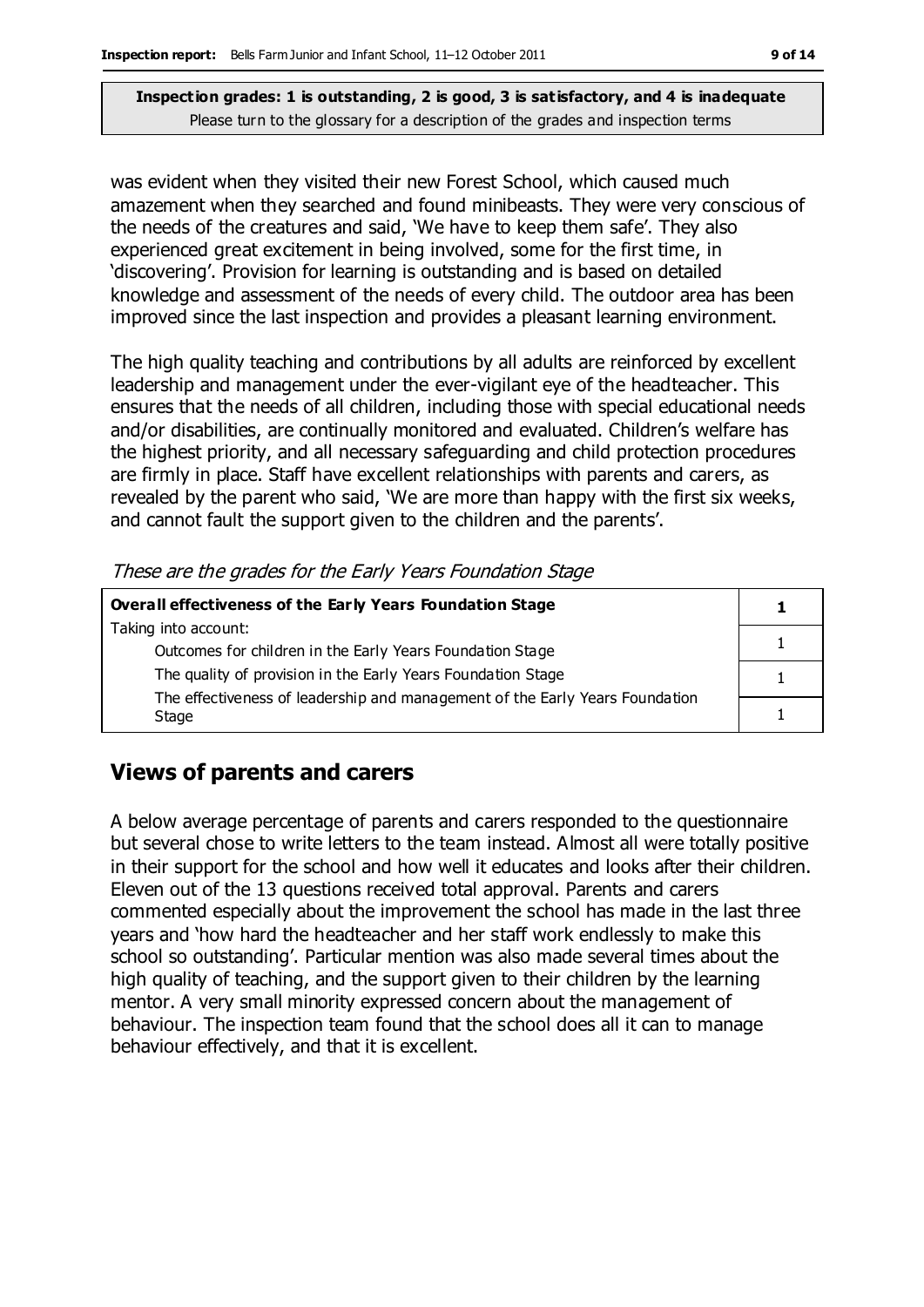### **Responses from parents and carers to Ofsted's questionnaire**

Ofsted invited all the registered parents and carers of pupils registered at Bells Farm Junior and Infant School to complete a questionnaire about their views of the school.

In the questionnaire, parents and carers were asked to record how strongly they agreed with 13 statements about the school.

The inspection team received 20 completed questionnaires by the end of the on-site inspection. In total, there are 185 pupils registered at the school.

| <b>Statements</b>                                                                                                                                                                                                                                       | <b>Strongly</b><br>agree |               | <b>Agree</b>   |               | <b>Disagree</b> |               | <b>Strongly</b><br>disagree |               |
|---------------------------------------------------------------------------------------------------------------------------------------------------------------------------------------------------------------------------------------------------------|--------------------------|---------------|----------------|---------------|-----------------|---------------|-----------------------------|---------------|
|                                                                                                                                                                                                                                                         | <b>Total</b>             | $\frac{0}{0}$ | <b>Total</b>   | $\frac{0}{0}$ | <b>Total</b>    | $\frac{0}{0}$ | <b>Total</b>                | $\frac{1}{2}$ |
| My child enjoys school                                                                                                                                                                                                                                  | 14                       | 70            | 6              | 30            | 0               | 0             | 0                           | $\Omega$      |
| The school keeps my child<br>safe                                                                                                                                                                                                                       | 18                       | 90            | $\overline{2}$ | 10            | $\mathbf 0$     | $\mathbf 0$   | $\mathbf{0}$                | $\mathbf 0$   |
| The school informs me about<br>my child's progress                                                                                                                                                                                                      | 14                       | 70            | 6              | 30            | 0               | $\mathbf 0$   | $\mathbf 0$                 | $\mathbf 0$   |
| My child is making enough<br>progress at this school                                                                                                                                                                                                    | 14                       | 70            | 6              | 30            | 0               | 0             | $\mathbf 0$                 | $\mathbf 0$   |
| The teaching is good at this<br>school                                                                                                                                                                                                                  | 19                       | 95            | $\mathbf{1}$   | 5             | 0               | $\mathbf 0$   | $\mathbf 0$                 | $\mathbf 0$   |
| The school helps me to<br>support my child's learning                                                                                                                                                                                                   | 16                       | 80            | 4              | 20            | 0               | $\mathbf 0$   | $\mathbf 0$                 | $\mathbf 0$   |
| The school helps my child to<br>have a healthy lifestyle                                                                                                                                                                                                | 15                       | 75            | 5              | 25            | $\mathbf 0$     | $\mathbf 0$   | $\mathbf 0$                 | $\mathbf 0$   |
| The school makes sure that<br>my child is well prepared for<br>the future (for example<br>changing year group,<br>changing school, and for<br>children who are finishing<br>school, entering further or<br>higher education, or entering<br>employment) | 11                       | 55            | 9              | 45            | 0               | $\mathbf 0$   | $\mathbf 0$                 | $\mathbf 0$   |
| The school meets my child's<br>particular needs                                                                                                                                                                                                         | 14                       | 70            | 5              | 25            | $\mathbf{1}$    | 5             | $\mathbf 0$                 | $\mathbf 0$   |
| The school deals effectively<br>with unacceptable behaviour                                                                                                                                                                                             | 15                       | 75            | $\overline{2}$ | 10            | $\overline{2}$  | 10            | $\mathbf 0$                 | $\mathbf 0$   |
| The school takes account of<br>my suggestions and<br>concerns                                                                                                                                                                                           | 11                       | 55            | 9              | 45            | 0               | $\mathbf 0$   | $\mathbf 0$                 | $\mathbf 0$   |
| The school is led and<br>managed effectively                                                                                                                                                                                                            | 16                       | 80            | $\overline{4}$ | 20            | $\pmb{0}$       | $\mathbf 0$   | $\mathbf 0$                 | $\mathbf 0$   |
| Overall, I am happy with my<br>child's experience at this<br>school                                                                                                                                                                                     | 17                       | 85            | 3              | 15            | 0               | $\mathbf 0$   | $\mathbf 0$                 | 0             |

The table above summarises the responses that parents and carers made to each statement. The percentages indicate the proportion of parents and carers giving that response out of the total number of completed questionnaires. Where one or more parents and carers chose not to answer a particular question, the percentages will not add up to 100%.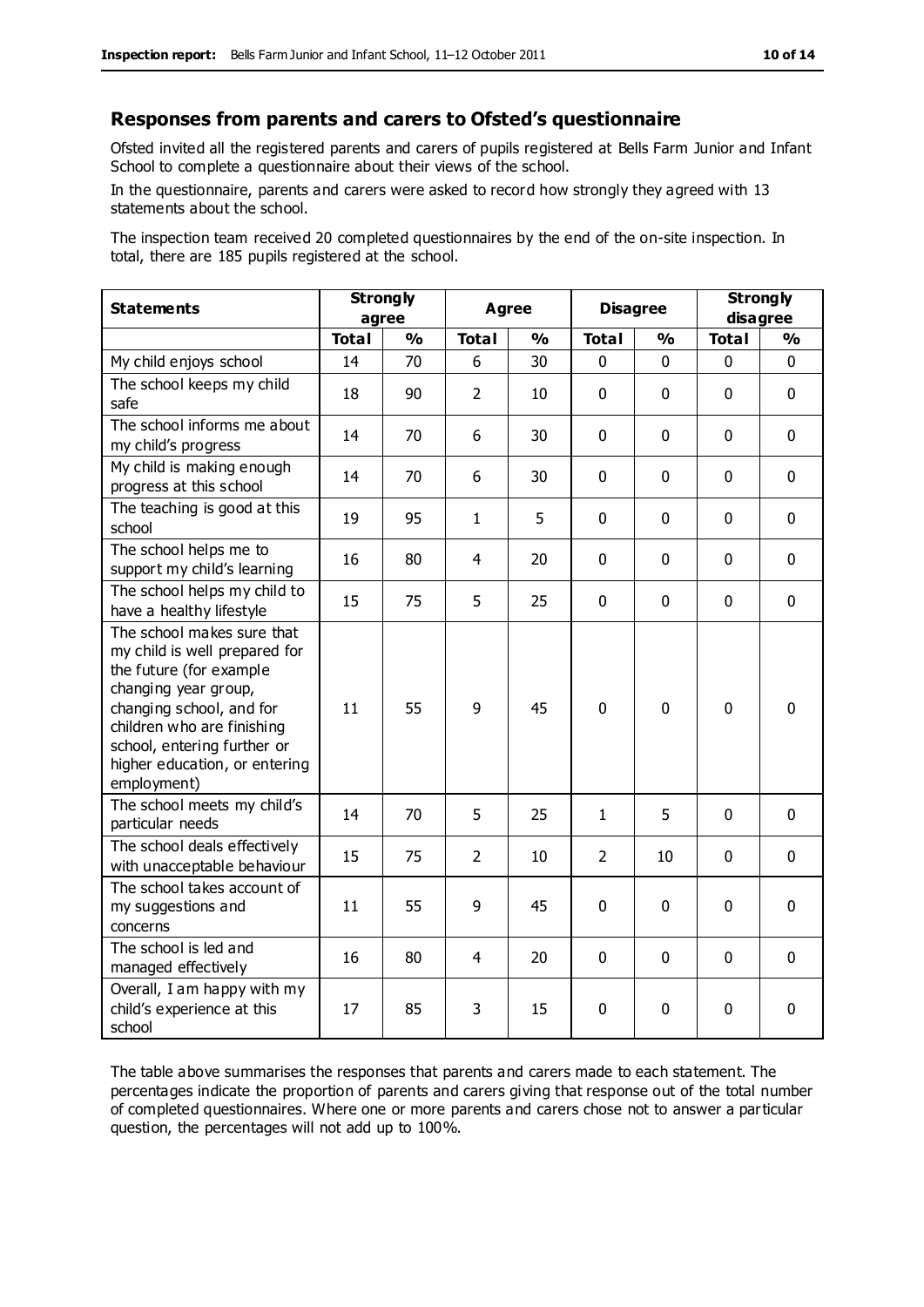# **Glossary**

### **What inspection judgements mean**

| <b>Grade</b> | <b>Judgement</b> | <b>Description</b>                                                                                                   |
|--------------|------------------|----------------------------------------------------------------------------------------------------------------------|
| Grade 1      | Outstanding      | These features are highly effective. An outstanding<br>school provides exceptionally well for all its pupils' needs. |
|              |                  |                                                                                                                      |
| Grade 2      | Good             | These are very positive features of a school. A school                                                               |
|              |                  | that is good is serving its pupils well.                                                                             |
| Grade 3      | Satisfactory     | These features are of reasonable quality. A satisfactory                                                             |
|              |                  | school is providing adequately for its pupils.                                                                       |
| Grade 4      | Inadequate       | These features are not of an acceptable standard. An<br>inadequate school needs to make significant                  |
|              |                  | improvement in order to meet the needs of its pupils.                                                                |
|              |                  | Ofsted inspectors will make further visits until it                                                                  |
|              |                  | improves.                                                                                                            |

### **Overall effectiveness of schools**

|                       |                    |      | Overall effectiveness judgement (percentage of schools) |                   |
|-----------------------|--------------------|------|---------------------------------------------------------|-------------------|
| <b>Type of school</b> | <b>Outstanding</b> | Good | <b>Satisfactory</b>                                     | <b>Inadequate</b> |
| Nursery schools       | 43                 | 47   | 10                                                      |                   |
| Primary schools       | h                  | 46   | 42                                                      |                   |
| Secondary             | 14                 | 36   | 41                                                      |                   |
| schools               |                    |      |                                                         |                   |
| Sixth forms           | 15                 | 42   | 41                                                      |                   |
| Special schools       | 30                 | 48   | 19                                                      |                   |
| Pupil referral        | 14                 | 50   | 31                                                      |                   |
| units                 |                    |      |                                                         |                   |
| All schools           | 10                 | 44   | 39                                                      |                   |

New school inspection arrangements were introduced on 1 September 2009. This means that inspectors now make some additional judgements that were not made previously.

The data in the table above are for the period 1 September 2010 to 08 April 2011 and are consistent with the latest published official statistics about maintained school inspection outcomes (see [www.ofsted.gov.uk\)](http://www.ofsted.gov.uk/).

The sample of schools inspected during 2010/11 was not representative of all schools nationally, as weaker schools are inspected more frequently than good or outstanding schools.

Percentages are rounded and do not always add exactly to 100.

Sixth form figures reflect the judgements made for the overall effectiveness of the sixth form in secondary schools, special schools and pupil referral units.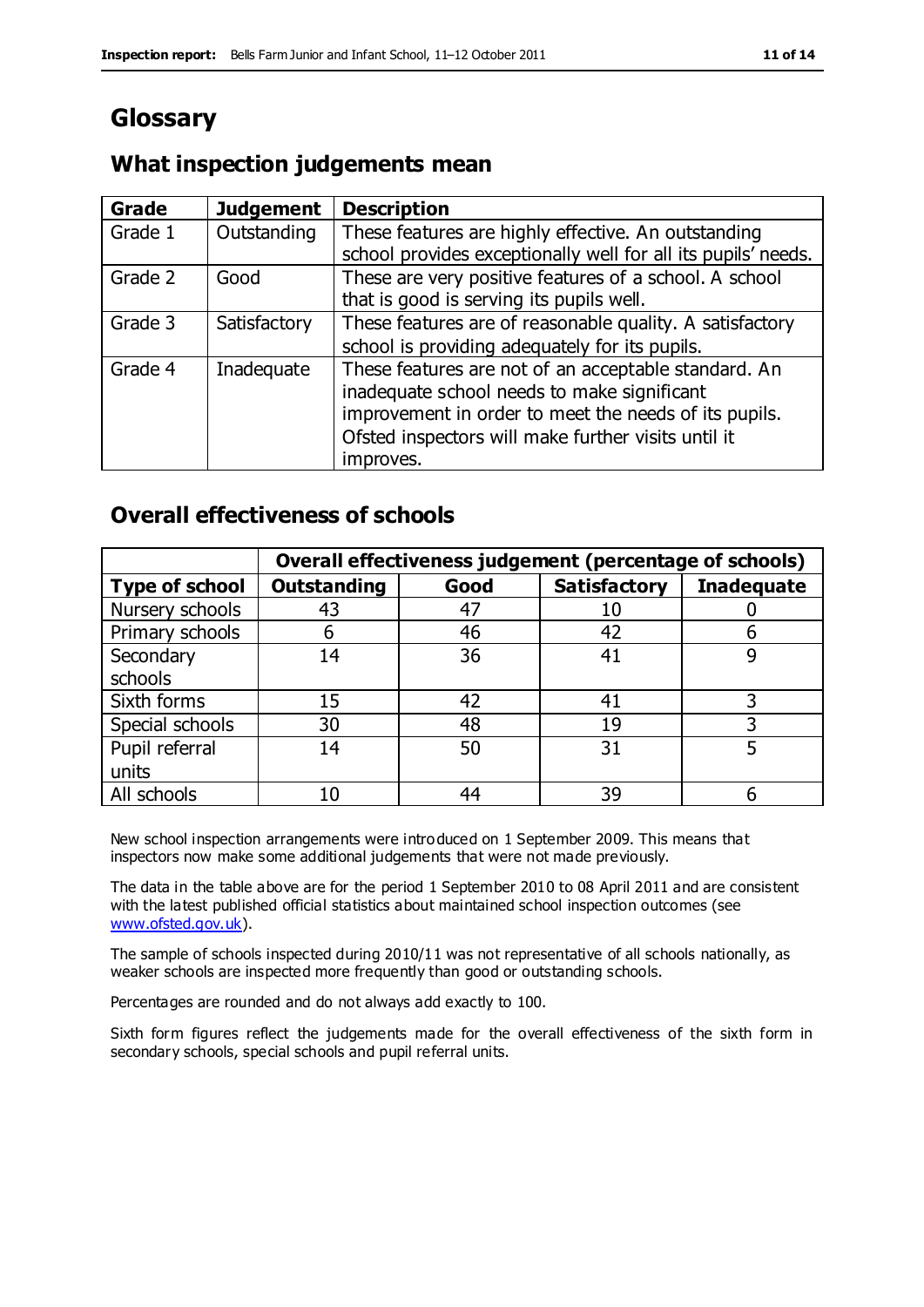# **Common terminology used by inspectors**

| Achievement:                  | the progress and success of a pupil in their<br>learning, development or training.                                                                                                                                                                                                                                           |
|-------------------------------|------------------------------------------------------------------------------------------------------------------------------------------------------------------------------------------------------------------------------------------------------------------------------------------------------------------------------|
| Attainment:                   | the standard of the pupils' work shown by test and<br>examination results and in lessons.                                                                                                                                                                                                                                    |
| Capacity to improve:          | the proven ability of the school to continue<br>improving. Inspectors base this judgement on what<br>the school has accomplished so far and on the<br>quality of its systems to maintain improvement.                                                                                                                        |
| Leadership and management:    | the contribution of all the staff with responsibilities,<br>not just the headteacher, to identifying priorities,<br>directing and motivating staff and running the<br>school.                                                                                                                                                |
| Learning:                     | how well pupils acquire knowledge, develop their<br>understanding, learn and practise skills and are<br>developing their competence as learners.                                                                                                                                                                             |
| <b>Overall effectiveness:</b> | inspectors form a judgement on a school's overall<br>effectiveness based on the findings from their<br>inspection of the school. The following judgements,<br>in particular, influence what the overall<br>effectiveness judgement will be.                                                                                  |
|                               | The school's capacity for sustained<br>■<br>improvement.<br>Outcomes for individuals and groups of<br>H<br>pupils.<br>The quality of teaching.<br>The extent to which the curriculum meets<br>pupils' needs, including, where relevant,<br>through partnerships.<br>The effectiveness of care, guidance and<br>٠<br>support. |
| Progress:                     | the rate at which pupils are learning in lessons and<br>over longer periods of time. It is often measured<br>by comparing the pupils' attainment at the end of a<br>key stage with their attainment when they started.                                                                                                       |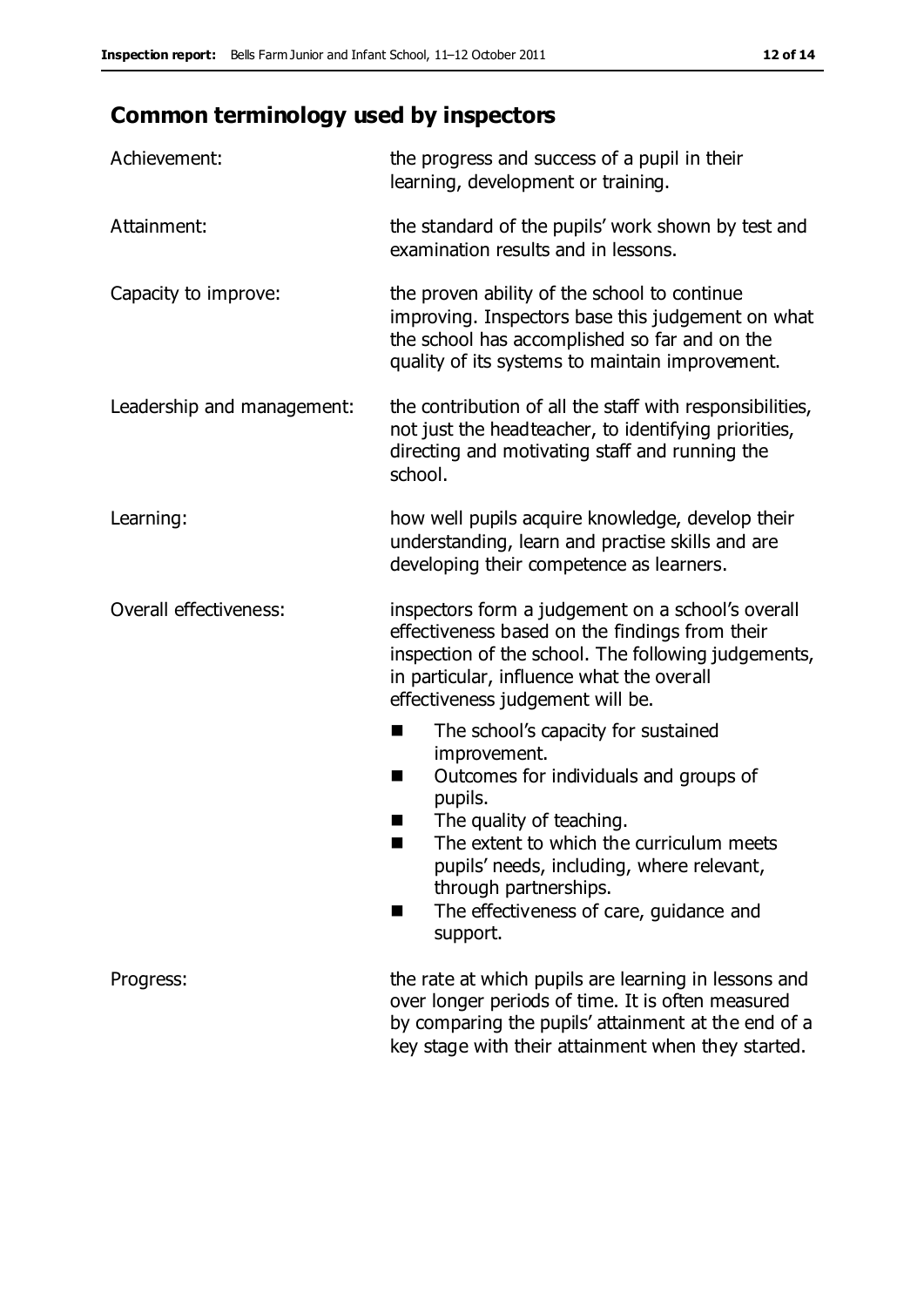### **This letter is provided for the school, parents and carers to share with their children. It describes Ofsted's main findings from the inspection of their school.**



13 October 2011

Dear Pupils

### **Inspection of Bells Farm Junior and Infant School, Birmingham, B14 5YG**

My team and I want to thank you for helping us to enjoy our recent visit to your school so much. There was a real buzz about the school when we visited; everywhere we looked you were in classes and groups doing so many exciting things, and learning so much. I want to thank the gifted and talented group especially for taking time to explain their chicken and farm project which they think could make money for the school! We were especially pleased to hear how proud you are of your school.

You all go to an outstanding school where you are very well looked after and make excellent progress in your learning. You have a fine start in the Reception class, and this continues right through the school. All of your teachers give you many exciting and memorable learning experiences; we know you agree because so many of you have such good attendance. We are pleased to see that your behaviour has improved so much, and some of this has to do with your 'Passports to Success'. You know very well how to keep healthy and your school gives you many opportunities for sport, music, clubs and visits. Your teachers and their assistants do an excellent job and you have some very supportive leaders and members of the governing body. Your school is very well led by your headteacher.

Your parents and carers are extremely pleased with the school, but we have asked the headteacher and the governing body to find ways to work even more closely with them. You can help by encouraging your parents and carers to help you at home with your learning so that you can all be in partnership together. We are sure that you will continue to try your hardest at school and find learning fun.

Yours sincerely

Rodney Braithwaite Lead inspector